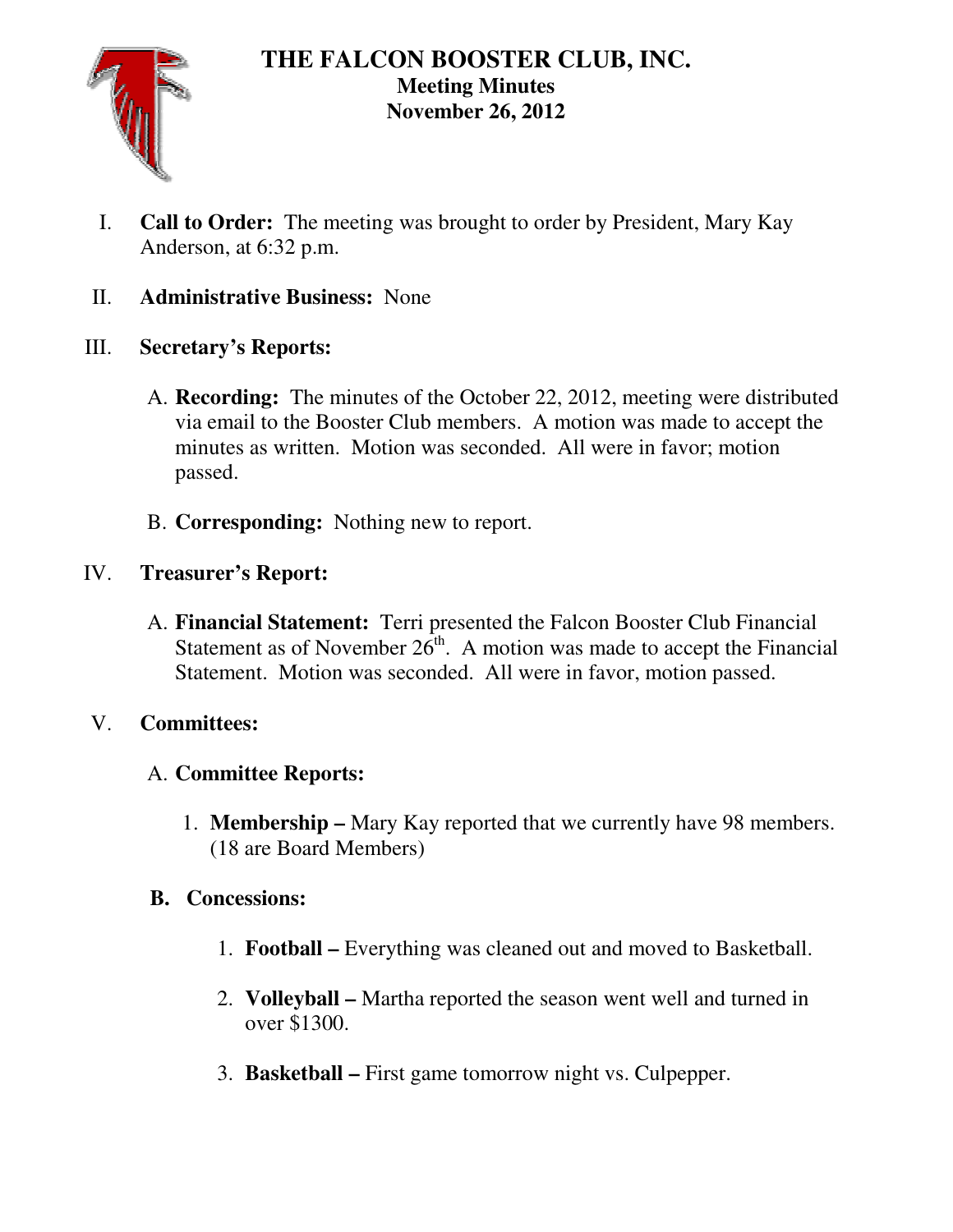### VI. **Activities Director:**

#### A. **Report:**

- 1. Winter Sports are underway.
- 2. Swimming participation was down a little this year, only 26 signed up. Scheduling meets has been a problem and we have a new coach this year.
- 3. Wrestling will compete in their first meet this Friday, November  $30<sup>th</sup>$ , at Skyline.
- 4. Boys Basketball will have their first game on Friday night. We will have "Pink Games" on January  $25<sup>th</sup>$ .
- 5. Coach Creasy met with Facilities Director and Safety Inspector to point out a few items that were in desperate need of repair. Some of these items need immediate attention for health and safety reasons.
- 6. Both of the Baseball Dug-Outs now have a new roof with matching shingles.
- 7. A boys Lacrosse coach will be named later this week. They are interviewing on Tuesday, November 27.
- 8. Athletic Director Conference in December will be in San Antonio.
- 9. Coach Creasy would like to give a Christmas bonus to the custodians who help him throughout the year. A motion was made to give the custodians \$100 each. Motion was seconded. All were in favor, motion passed.
- B. **Falcon Field Fundraising** Coach Creasy continues to raise money for Falcon Field. Signs are still available - \$220 a sign and \$500 a year for the space.

#### VII. **Old Business:**

A. **Fall Sports Award Night** – Went very well. Terri asked if we could possibly do without mailing the postcards. The postage alone would save us over \$100. The athletes are already notified by the school and their coaches. Coach Creasy was going to check to see if they could e-notify everyone as well.